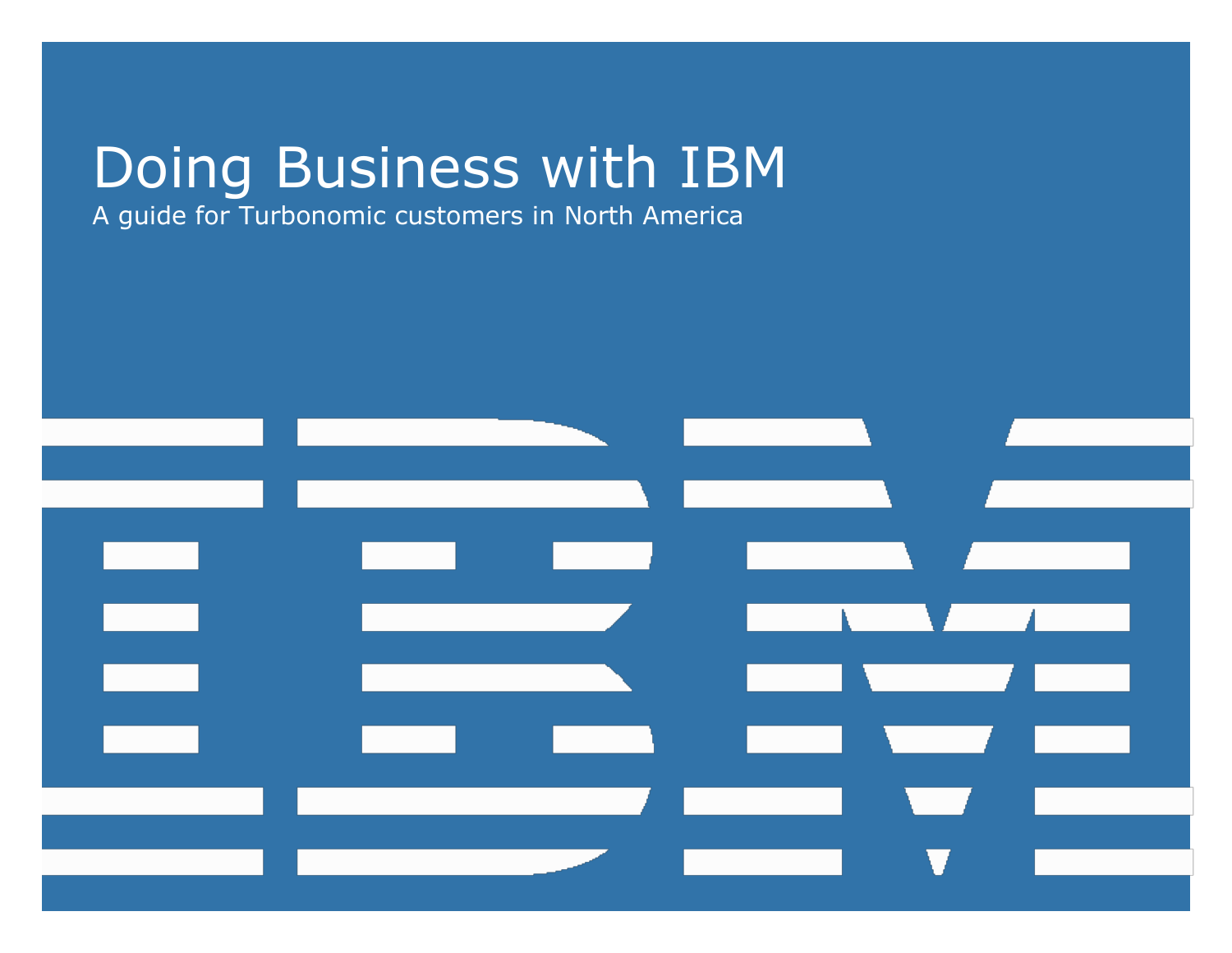### Welcome to IBM!

In June 2021 IBM closed the acquisition of Turbonomic, Inc., including its subsidiaries SevOne, Inc. and ParkMyCloud, Inc., collectively referred to in this document as "Turbonomic".

On July 1, 2022, Turbonomic will begin conducting business as IBM. This "Doing Business with IBM" guide describes the operational changes to expect and resources available to help ensure a smooth transition to IBM's business systems and processes. Please review the details provided in this guide and share this information with the appropriate individual(s) in your company who are also engaged with Turbonomic and IBM.

Our goal is to make this transition as seamless as possible. If, upon review of this information, you have additional questions or require assistance please contact your Turbonomic representative.

**Important note:** If your company currently conducts business with Turbonomic through a business partner, you may continue to do so. However, after July 1, 2022, new purchases of Turbonomic offerings must be made from IBM or an authorized IBM business partner. Turbonomic business partners not currently authorized to resell IBM offerings have been encouraged to apply to one of IBM's business partner programs.

### What's not changing July 1st?

Your existing Turbonomic contract, including payment terms, will continue to apply for the duration of your active Turbonomic contract(s).

## **What's changing July 1st?**

New purchases and contract renewals for Turbonomic offerings will be executed under a standard IBM agreement.

Starting with the July billing cycle, customers previously invoiced by Turbonomic will receive an IBM invoice generated from IBM billing systems. Additional information can be found in the "Changes to Billing & Invoicing" section of this document.

IBM will take Turbonomic's place as processor of the data processed under your Turbonomic contract(s). IBM is committed to the protection and management of your data and privacy. To understand how your data and privacy is governed, please refer to the "Data Processing" and "Privacy Policy" sections of this document.

| <b>Important action: Create an IBM account</b> | p.2                |
|------------------------------------------------|--------------------|
| <b>Changes to Billing &amp; Invoicing</b>      | p. 3               |
| <b>New Purchases &amp; Contracts</b>           | p. 7               |
| <b>Renewals</b>                                | p. 8               |
| <b>Data Processing</b>                         | $\overline{p}$ . 9 |
| <b>Technical Support</b>                       | p. 10              |
| <b>Professional Services</b>                   | p. 10              |
| <b>Privacy Policy</b>                          | p. 11              |
|                                                |                    |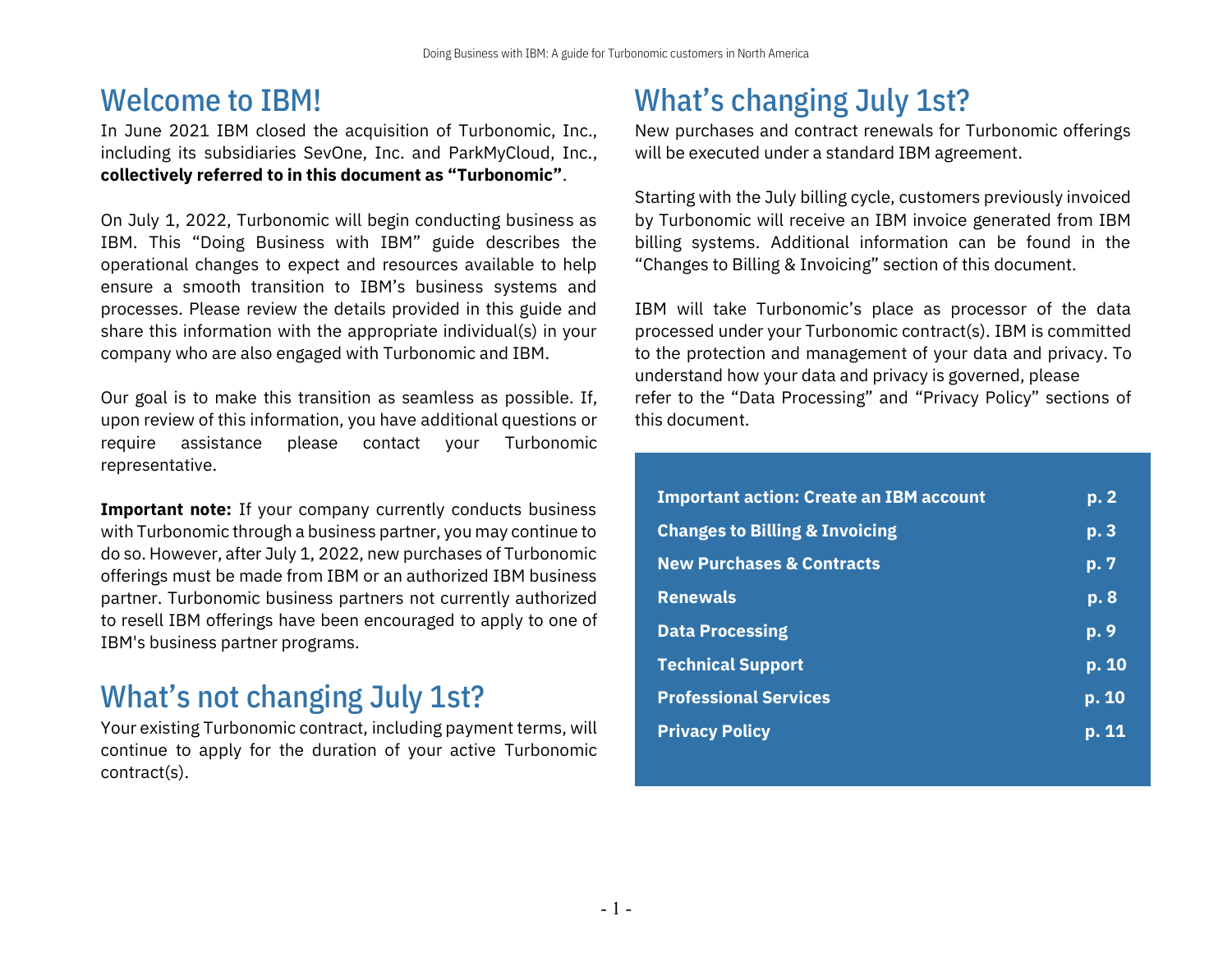### <span id="page-2-0"></span>**Important action: Create an IBM account**

IBM offers the "[My IBM](https://myibm.ibm.com/)" portal to make it easier for customers to manage their account information, payment methods, support requests and more in one convenient and secure location. To access My IBM, along with the other online tools referenced in this document, you first must create an IBM account (often referred to as your IBMid).

| <b>Step 1: Create an</b><br><b>IBM account with a</b><br>unique IBMid | Registering for an IBM account provides you with access to the My IBM portal and other IBM.com<br>applications, along with enhanced features such as trials, demos, and starter kits.                                                                                                 |  |  |
|-----------------------------------------------------------------------|---------------------------------------------------------------------------------------------------------------------------------------------------------------------------------------------------------------------------------------------------------------------------------------|--|--|
|                                                                       | Create your IBM account here: https://www.ibm.com/account. The email address used to register for your<br>IBM account will become your IBMid.                                                                                                                                         |  |  |
|                                                                       | If you are a current IBM customer with an IBM account, you may continue to use your existing account and<br>do not need to create a new one. If you require assistance with recovering a lost IBMid or password, please<br>contact the IBMid worldwide help desk as referenced below. |  |  |
|                                                                       | <b>Note:</b> There may be a delay of up to 15 minutes before you will be able to use your new IBMid to access IBM<br>applications                                                                                                                                                     |  |  |
| <b>Step 2: Complete</b><br>your profile                               | Once you have created your IBM account and logged into My IBM using your IBMid, complete your profile by<br>adding your contact information and preferences.                                                                                                                          |  |  |
| <b>Need assistance?</b>                                               | For additional information and guidance, please consult the IBMid worldwide help desk:<br>https://www.ibm.com/ibmid/myibm/help/us/helpdesk.html.                                                                                                                                      |  |  |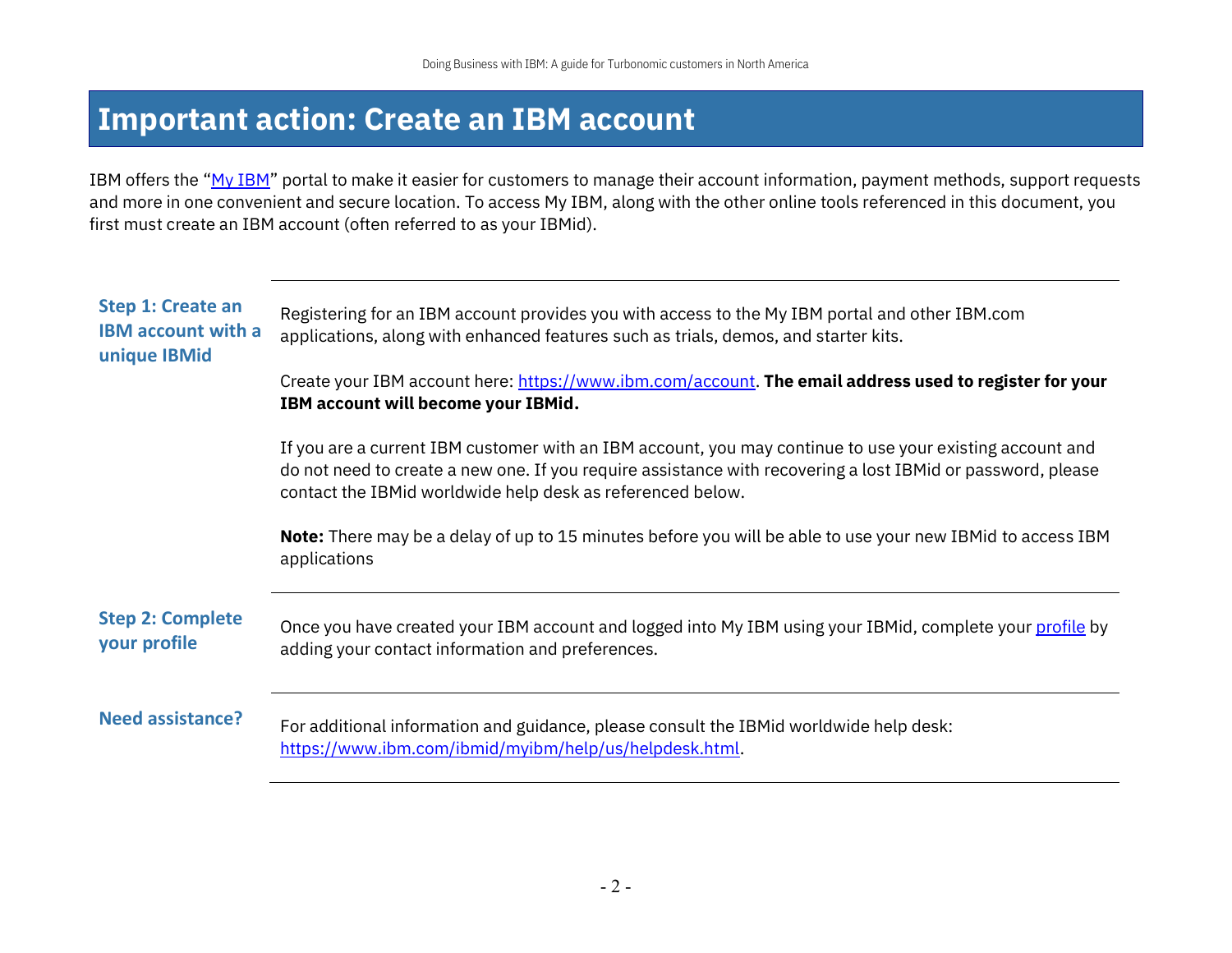## <span id="page-3-0"></span>**Changes to Billing & Invoicing**

Beginning with the July 2022 billing cycle, the vendor name and remit-to instructions on invoices will change from Turbonomic's to IBM's. Please update your systems and processes in order to remit payment as instructed on your IBM invoice to ensure proper application of your payment.

**Important Note**: These changes only pertain to customers previously invoiced by Turbonomic. If your company currently purchases Turbonomic offerings through an authorized Turbonomic business partner, you should continue to remit payment as instructed on the invoice issued by your business partner.

<span id="page-3-1"></span>**Customer numbers** Effective July 1, 2022, all Turbonomic customers will have an assigned IBM Customer Number (ICN). Invoices and order-related communications issued by IBM will include your ICN, along with your Site ID, in the following format: Site ID / ICN. Customers that are invoiced by an IBM business partner may obtain their ICN from the partner they conduct business through. All customers will need to provide their ICN when contacting IBM regarding their specific account.

> **Note:** Your ICN is different from your IBMid, which is selected by you during the registration process and used to access IBM applications (see "Important action: Create an IBM account").

**Purchase orders** If your IBM invoice cannot be paid without a new purchase order (PO) issued to IBM, please take the necessary actions now to issue a new one. Once complete, please email a copy of the new PO to [eorder@us.ibm.com](mailto:eorder@us.ibm.com) (US and Canada only). Clients with future billing requirements for active contracts may be contacted by IBM to submit a new PO.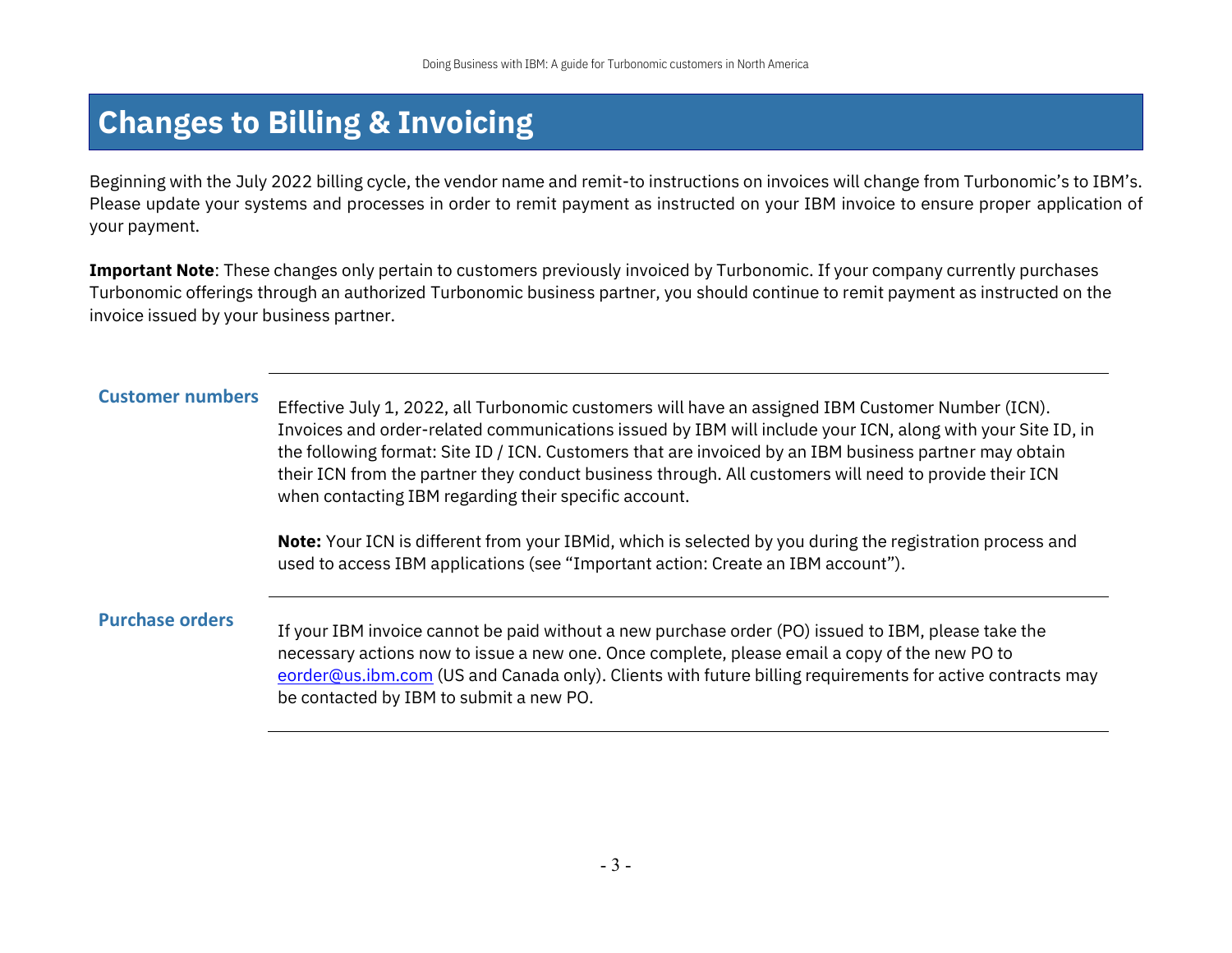| <b>Invoice or payment</b><br>questions   | For IBM-issued invoice or payment questions, please visit our Customer Support website which offers<br>access to self-service online tools, answers to frequently asked questions, and options for contacting the<br>IBM Customer Support team online or by telephone.                                                                                                                                                                                                                                         |  |  |  |
|------------------------------------------|----------------------------------------------------------------------------------------------------------------------------------------------------------------------------------------------------------------------------------------------------------------------------------------------------------------------------------------------------------------------------------------------------------------------------------------------------------------------------------------------------------------|--|--|--|
| <b>Taxes</b>                             | Turbonomic's tax identification numbers will change to IBM's. The US W-9 Taxpayer Identification<br>Number and Certification for International Business Machines Corporation (IBM) Corporation (USA)<br>can be found in the Appendix to this document.                                                                                                                                                                                                                                                         |  |  |  |
|                                          | Applicable local, state, and/or country-specific taxes will be applied to your IBM invoice (unless you have a<br>valid tax exemption certificate on file with IBM). To maintain sales and use tax or local V.A.T exempt status<br>on your account, a valid exemption certificate must be provided to your Accounts Receivable<br>Representative or Customer Support Representative by submitting an online request (Canada and US only).<br>The exemption certificate should be based on your service address. |  |  |  |
|                                          | For assistance with all invoice and payment related issues, including tax exemption certificates or<br>clarification on the tax applied, please contact Customer Support. The address for the Customer Support<br>website will also appear on your invoices from IBM.                                                                                                                                                                                                                                          |  |  |  |
| <b>Invoice delivery</b><br>and frequency | Beginning in July 2022, invoices from IBM for Turbonomic software offerings will be emailed to the "Bill To"<br>contact on file for your account. In most cases the frequency of these invoices will remain the same as it<br>was under Turbonomic.                                                                                                                                                                                                                                                            |  |  |  |
|                                          | Invoices from IBM for Turbonomic professional services engagements and statements of work (SOW) will<br>also be emailed to the contact on file. Note that professional services invoices will be emailed separately<br>from any software invoices.                                                                                                                                                                                                                                                             |  |  |  |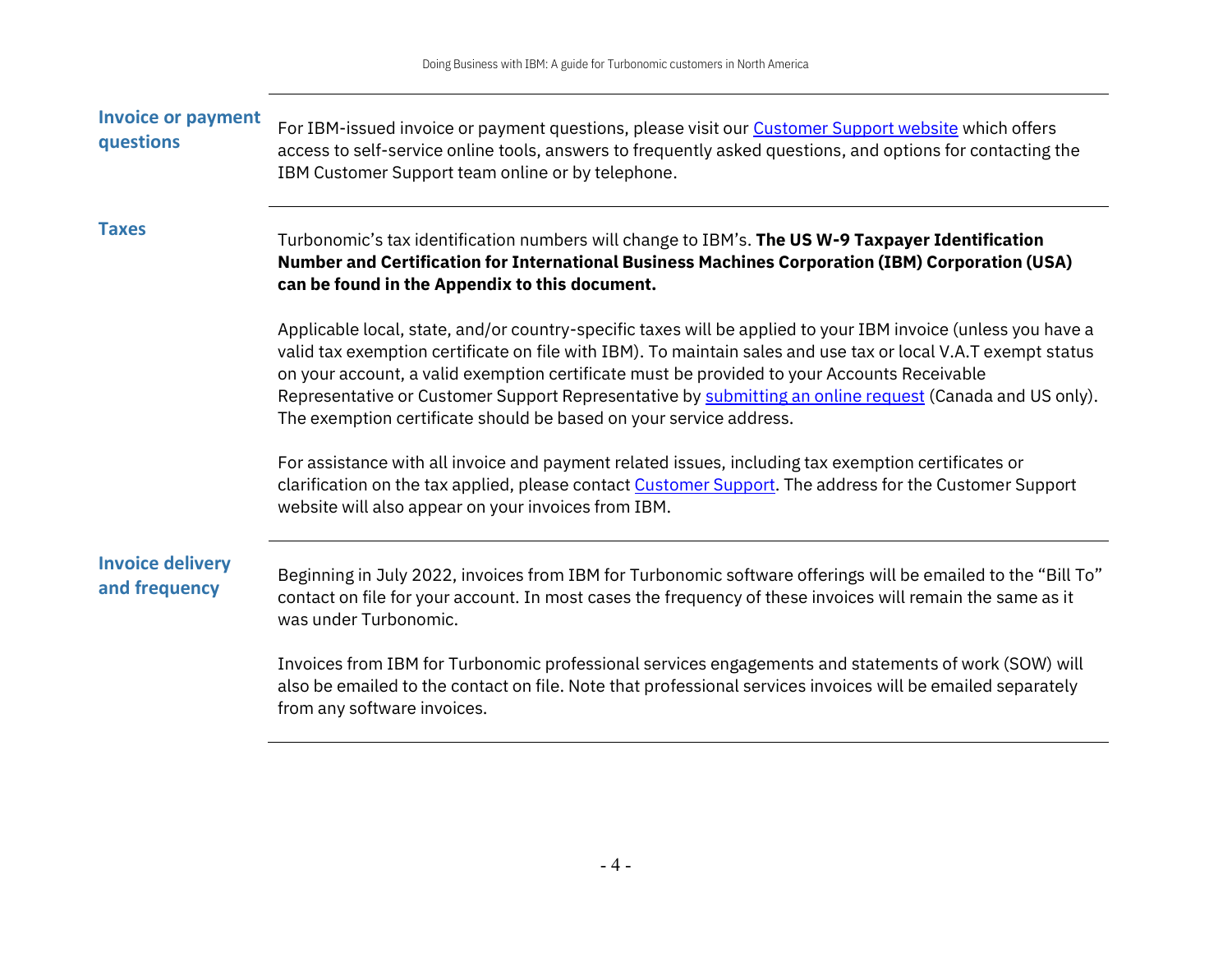| <b>Standard payment</b><br>terms      | While IBM standard payment terms of "due upon receipt" will automatically appear on your IBM-issued<br>invoices, IBM will continue to honor the payment terms established in your active Turbonomic contract(s)<br>for the duration of the existing contract.                                                                                                                                                                                                                                                                                                                                                                                                                               |
|---------------------------------------|---------------------------------------------------------------------------------------------------------------------------------------------------------------------------------------------------------------------------------------------------------------------------------------------------------------------------------------------------------------------------------------------------------------------------------------------------------------------------------------------------------------------------------------------------------------------------------------------------------------------------------------------------------------------------------------------|
|                                       | Note: If you are contacted by an IBM Accounts Receivable representative for late payment, please make<br>them aware that you are a heritage Turbonomic customer with unique payment terms defined in your<br>contract with Turbonomic.                                                                                                                                                                                                                                                                                                                                                                                                                                                      |
| <b>Access your</b><br>invoices online | "Invoices@IBM" is a portal that allows you to view your IBM invoices online, along with many additional<br>features. You can view, print, route and download invoice information to a spreadsheet. If you view your<br>invoice and have a question, there is an option to create an online inquiry so you can get help quickly<br>without having to pick up the phone and call. At login, you can specify customer number, invoice number, or<br>date range to bring up a list of all invoices associated with your account and available to view. Whenever a<br>new invoice is issued for your account, you will be sent an email notification so you can login and access<br>immediately. |
|                                       | "Invoices@IBM" can be found here: https://www.ibm.com/support/customer/invoices/welcome.                                                                                                                                                                                                                                                                                                                                                                                                                                                                                                                                                                                                    |
|                                       | Note: If you are a first-time user, you will need to log in using your IBMid and follow the simple sign-up<br>registration process. Once you are registered, you will need your ICN (see "Customer numbers") in order to                                                                                                                                                                                                                                                                                                                                                                                                                                                                    |

associate your invoices with your account.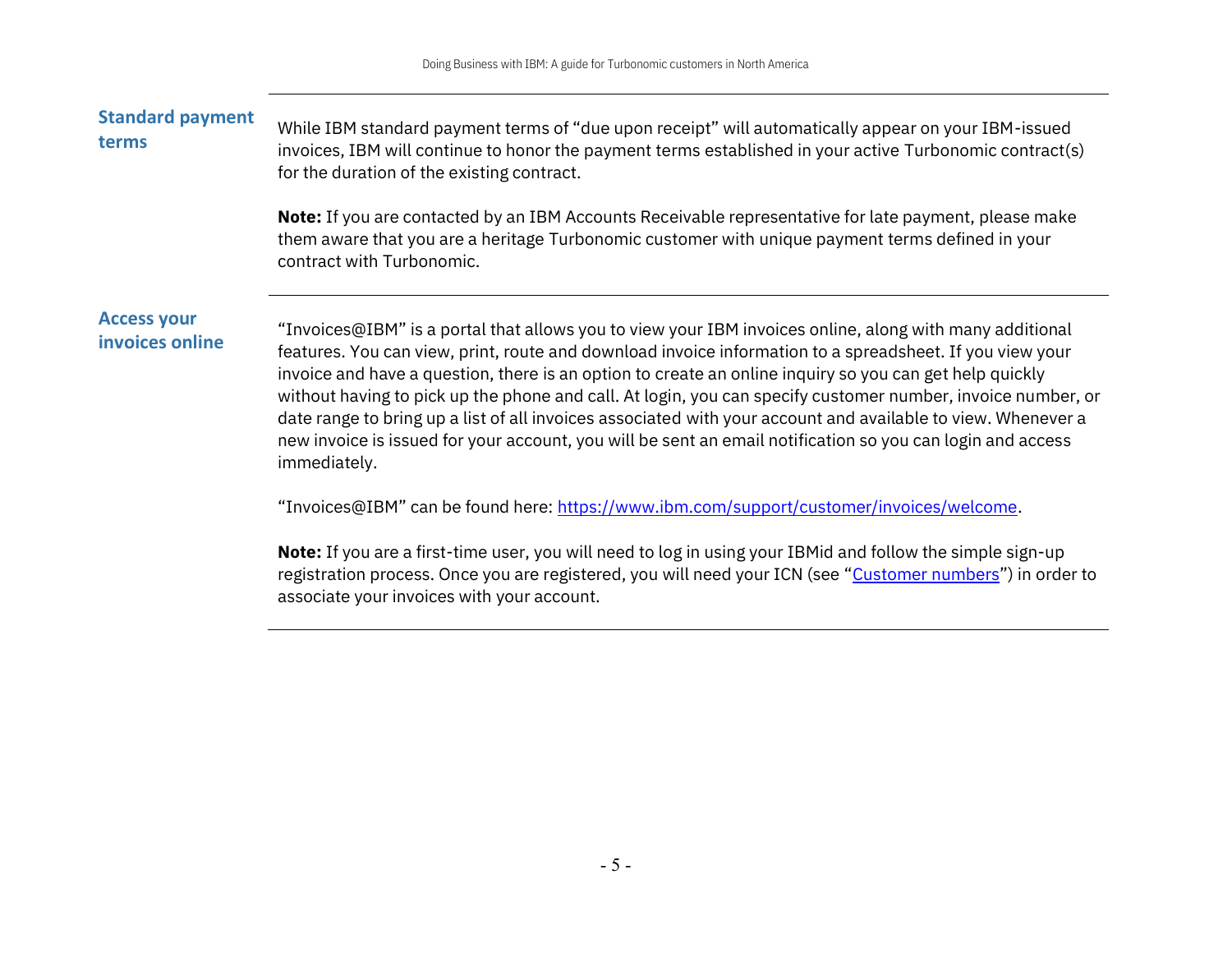| <b>Vendor name and</b><br>remit-to<br>information for<br>invoice payments | Beginning with your first IBM-issued invoice, the vendor name and remit-to information for payments will<br>change to the applicable IBM local/regional operation covering your location. Bank account information and<br>directions for remitting payment will be included on your invoices from IBM. |  |  |  |
|---------------------------------------------------------------------------|--------------------------------------------------------------------------------------------------------------------------------------------------------------------------------------------------------------------------------------------------------------------------------------------------------|--|--|--|
|                                                                           | Information about the payment methods accepted by IBM, including credit card and Electronic Data<br>Interchange, can also be found in the "Invoices and payments" section of the Customer Support website.                                                                                             |  |  |  |
|                                                                           | <b>Note:</b> For invoices issued by Turbonomic, please continue to use the former remit-to address, payable to<br>Turbonomic, as it appears on those invoices to ensure correct application of payment.                                                                                                |  |  |  |
| <b>Currency</b>                                                           | In some countries, the currencies used by IBM may be different than those used by Turbonomic, therefore<br>your transactions with IBM may be in a different currency than your previous transactions with Turbonomic.                                                                                  |  |  |  |
| <b>Language</b>                                                           | IBM invoices will be in the language of the IBM entity servicing your location. In some countries, this may<br>result in your IBM invoices being in a different language than your previous Turbonomic invoices.                                                                                       |  |  |  |
| <b>Product names and</b><br>descriptions                                  | Turbonomic product names and descriptions will be replaced with IBM product names and descriptions.<br>These new names and descriptions will begin to appear on your invoices and quotes from IBM.                                                                                                     |  |  |  |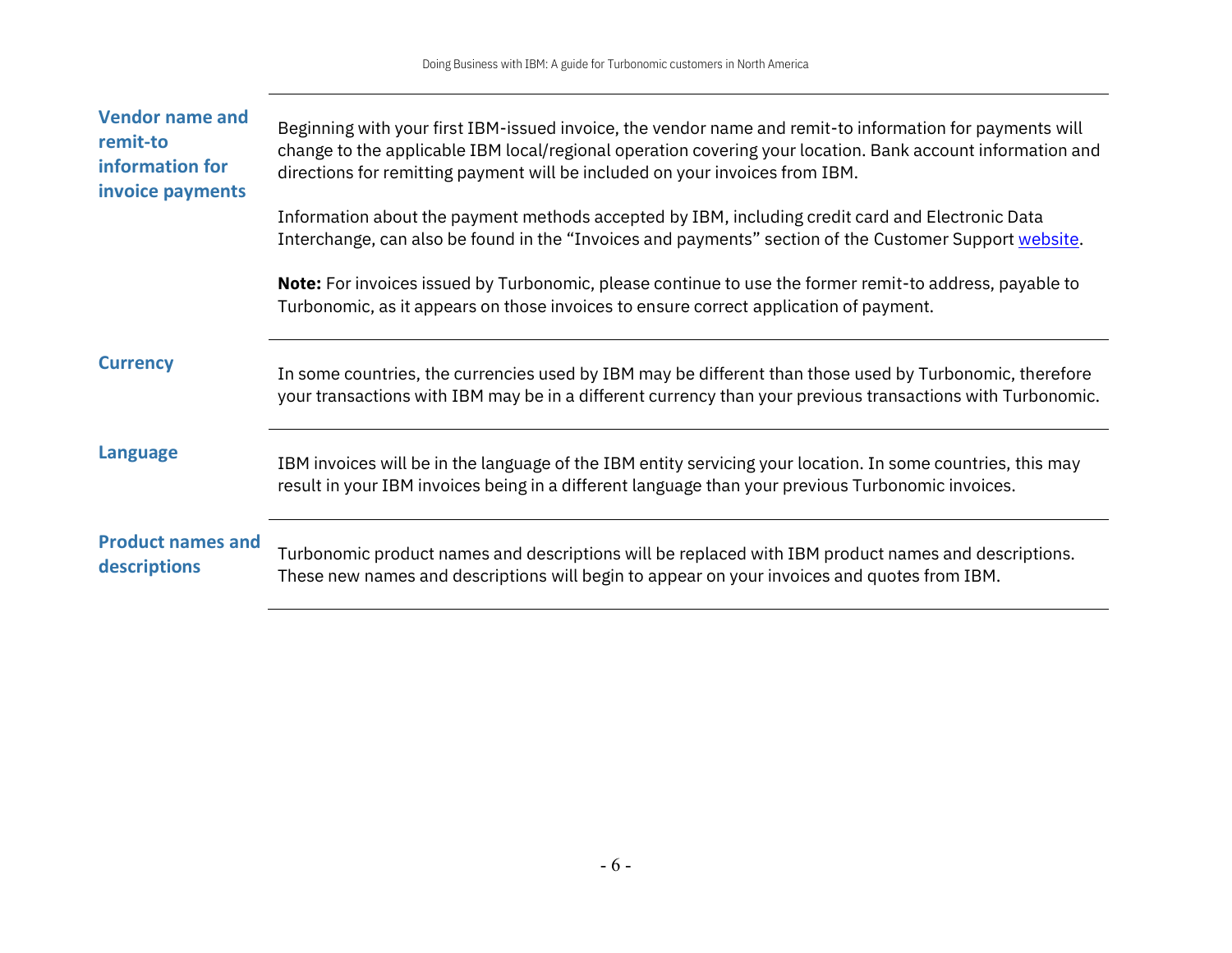### <span id="page-7-0"></span>**New Purchases & Contracts**

New purchases from IBM must be made under an IBM agreement. IBM offerings are sold under either the Passport Advantage program or a Client Relationship Agreement such as the Cloud Services Agreement.

**Passport Advantage** Passport Advantage is IBM's comprehensive program to acquire IBM software (both non-expiring and term) licenses, CEO (Complete Enterprise Option) Product Categories, Software Subscription and Support, Cloud Services, Appliances and Appliance Services, and selected third party offerings subject to third party terms.

> For further information about the benefits of Passport Advantage please visit our website: [https://www.ibm.com/software/passportadvantage.](https://www.ibm.com/software/passportadvantage)

### **Client Relationship and Cloud Services Agreements**

The IBM Client Relationship Agreement (CRA) is our single agreement used to procure most IBM offerings.

The CRA family of agreements provide clients with the flexibility to acquire a specific set of offerings with only the terms necessary to support the acquisition of those offerings. The CRA family of agreements includes, but is not limited to, the Cloud Services Agreement (CSA) and the CRA – Services.

When a client uses one of the CRA family of agreements for a prior transaction involving only a specific offering and chooses, at a later time, to expand the terms of their CRA family of agreement to include other offerings, they may do so by adding an attachment containing those supplemental terms when desired.

All IBM standard agreements, including the CRA and CSA, can be found here: [https://www.ibm.com/support/customer/csol/terms.](https://www.ibm.com/support/customer/csol/terms)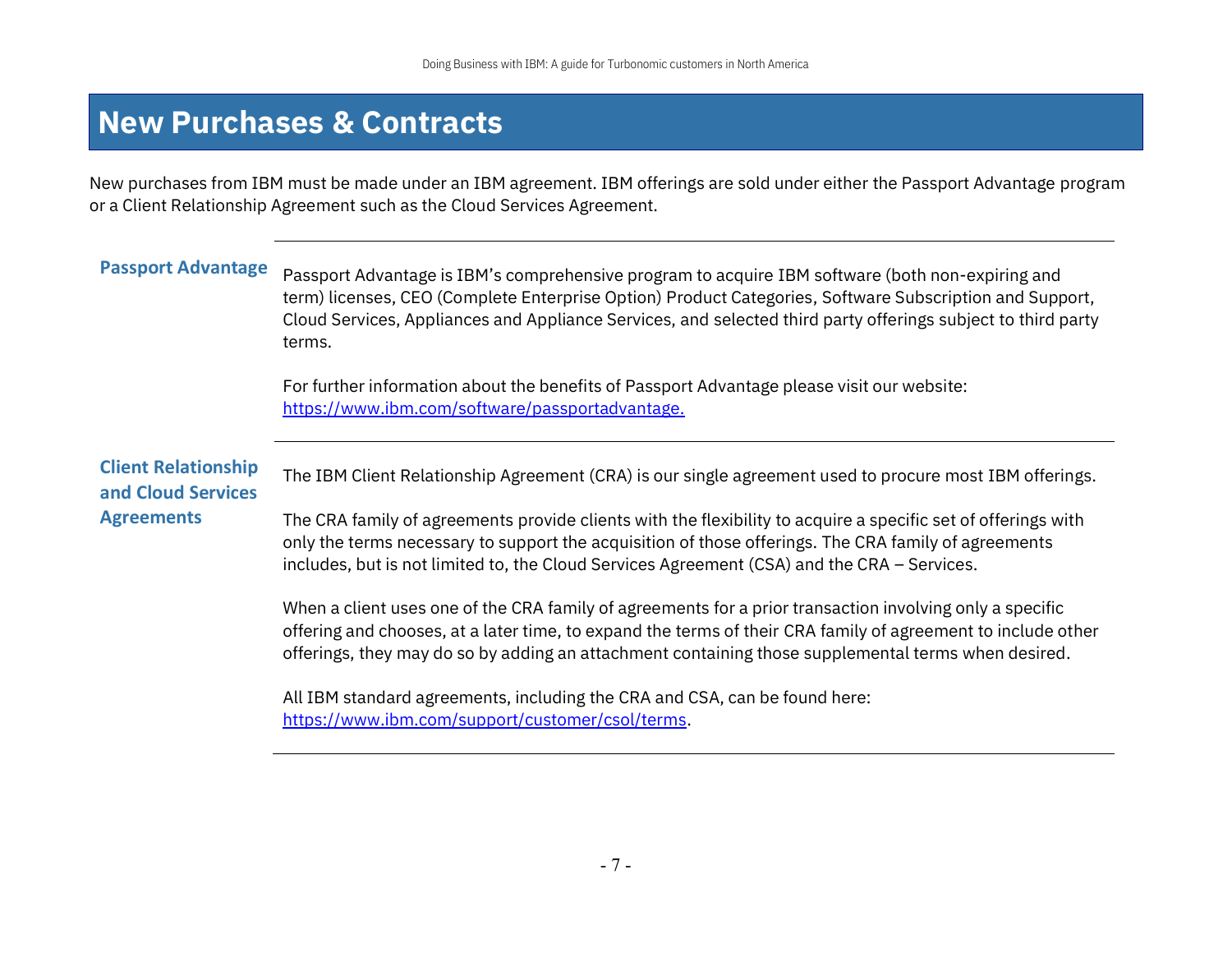## <span id="page-8-0"></span>**Renewals**

Turbonomic renewals will be integrated into IBM processes and IBM Terms & Conditions in the phased approach defined below.

| <b>Renewal date prior</b><br>to July 1, 2022                           | Customers who purchased directly from Turbonomic with renewal dates or contracts that expire prior to<br>July 1, 2022 should have received a renewal notice from Turbonomic and should have proceeded with<br>confirming their renewal by the date specified on the notice or June 30, 2022, whichever is earlier, to<br>ensure that there are no disruptions in service. Contracts not renewed by June 30, 2022 will be re-quoted<br>on or after July 1, 2022 by IBM under IBM standard Terms & Conditions. |
|------------------------------------------------------------------------|--------------------------------------------------------------------------------------------------------------------------------------------------------------------------------------------------------------------------------------------------------------------------------------------------------------------------------------------------------------------------------------------------------------------------------------------------------------------------------------------------------------|
| <b>Renewal date</b><br>between July 1 <sup>st</sup> and<br>August 31st | Customers who purchased directly from Turbonomic with renewal dates that expire between July 1, 2022,<br>and August 31, 2022, should have received a renewal letter and quote from Turbonomic to secure their<br>renewal by June 30, 2022, on Turbonomic Terms & Conditions, to ensure that there are no disruptions in<br>service.                                                                                                                                                                          |
|                                                                        | Contracts not renewed by June 30, 2022, will be re-quoted on or after July 1, 2022, by IBM under IBM<br>standard Terms & Conditions.                                                                                                                                                                                                                                                                                                                                                                         |
| <b>Renewal date after</b><br><b>August 31, 2022</b>                    | Renewals will be quoted by IBM under IBM standard Terms & Conditions.                                                                                                                                                                                                                                                                                                                                                                                                                                        |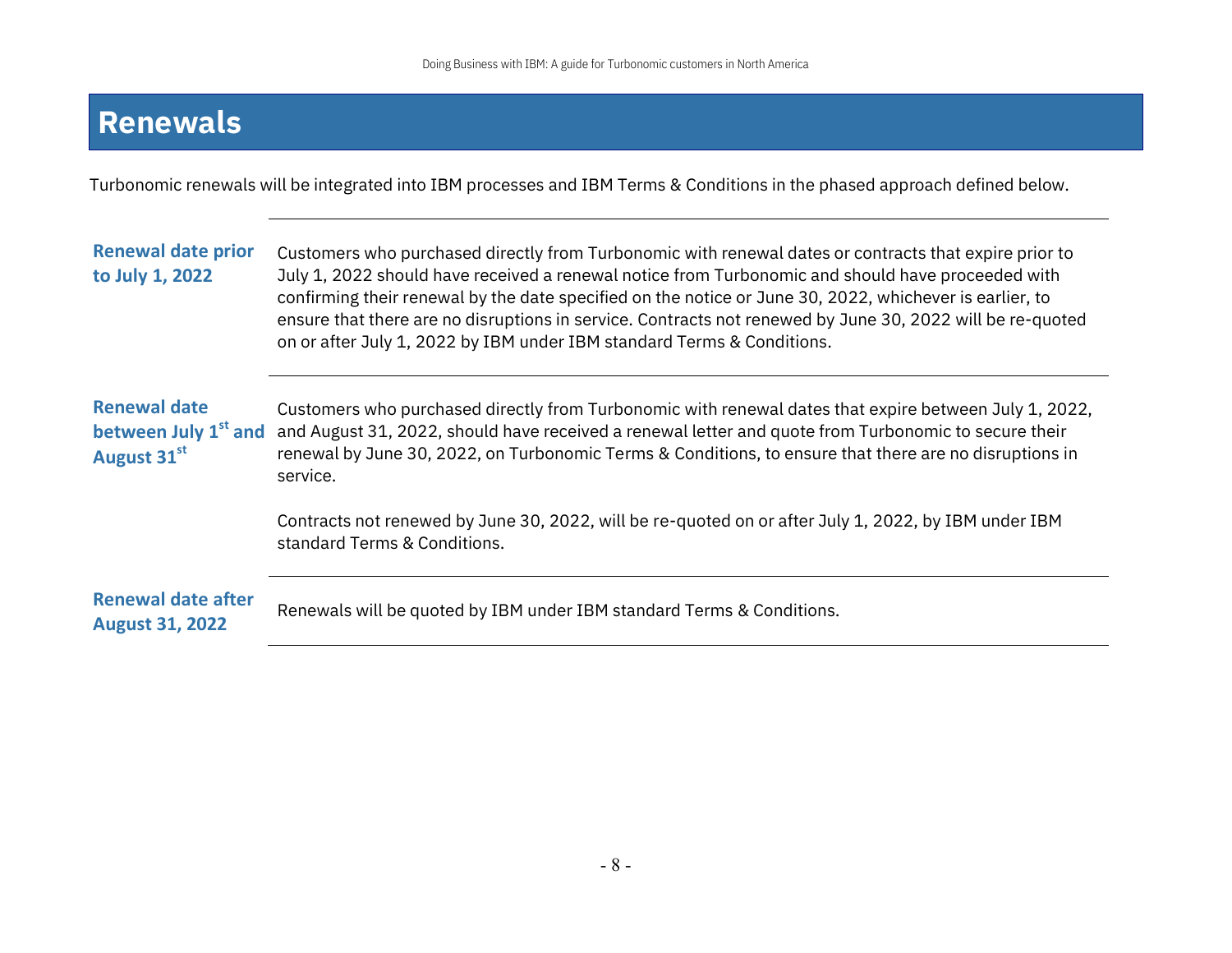### **Renewing under IBM standard Terms & Conditions**

**Passport Advantage Enrollment**: If you are a new customer to IBM and have Software (both non-expiring and term) licenses or Cloud Services, please review the Passport Advantage Program Terms & Conditions and enroll prior to your contract's end date. Taking this step will help ensure a smooth transition when it comes to renewing your Software Subscription & Support and Cloud Services. For more information on how to enroll visit: <https://www.ibm.com/software/passportadvantage/howtoenroll.html>

<span id="page-9-0"></span>If you are a new IBM customer with Cloud Services, please also review the IBM Cloud Services Agreement ("CSA") Terms & Conditions. All IBM standard agreements, including the CSA, can be found here: [https://www.ibm.com/support/customer/csol/terms.](https://www.ibm.com/support/customer/csol/terms)

### **Data Processing**

In accordance with the IBM notice to you in regard to your Turbonomic contract, IBM is now your new processor relative to the data processing for the purposes of providing the contracted services. IBM itself will keep the list of Subprocessors up-to-date to reflect any intended addition or replacement of Subprocessors. To be notified of changes to the Subprocessor list, you may subscribe to receive updates to the corresponding DPA Exhibit via the IBM Terms site at: [ibm.com/terms/?cat=dpa-exhibits.](http://ibm.com/terms/?cat=dpa-exhibits) If you do not subscribe, you can still access the above link to see the updated Subprocessor list at any time.

<span id="page-9-1"></span>IBM's Data Processing Addendum (DPA) and Exhibits available at <http://ibm.com/dpa> (DPA) shall apply to personal data processed under your contract, if and to the extent that: i) the General European Data Protection Regulation (EU/2016/679) (GDPR); or ii) other data protection laws identified at <http://ibm.com/dpa/dpl> are applicable.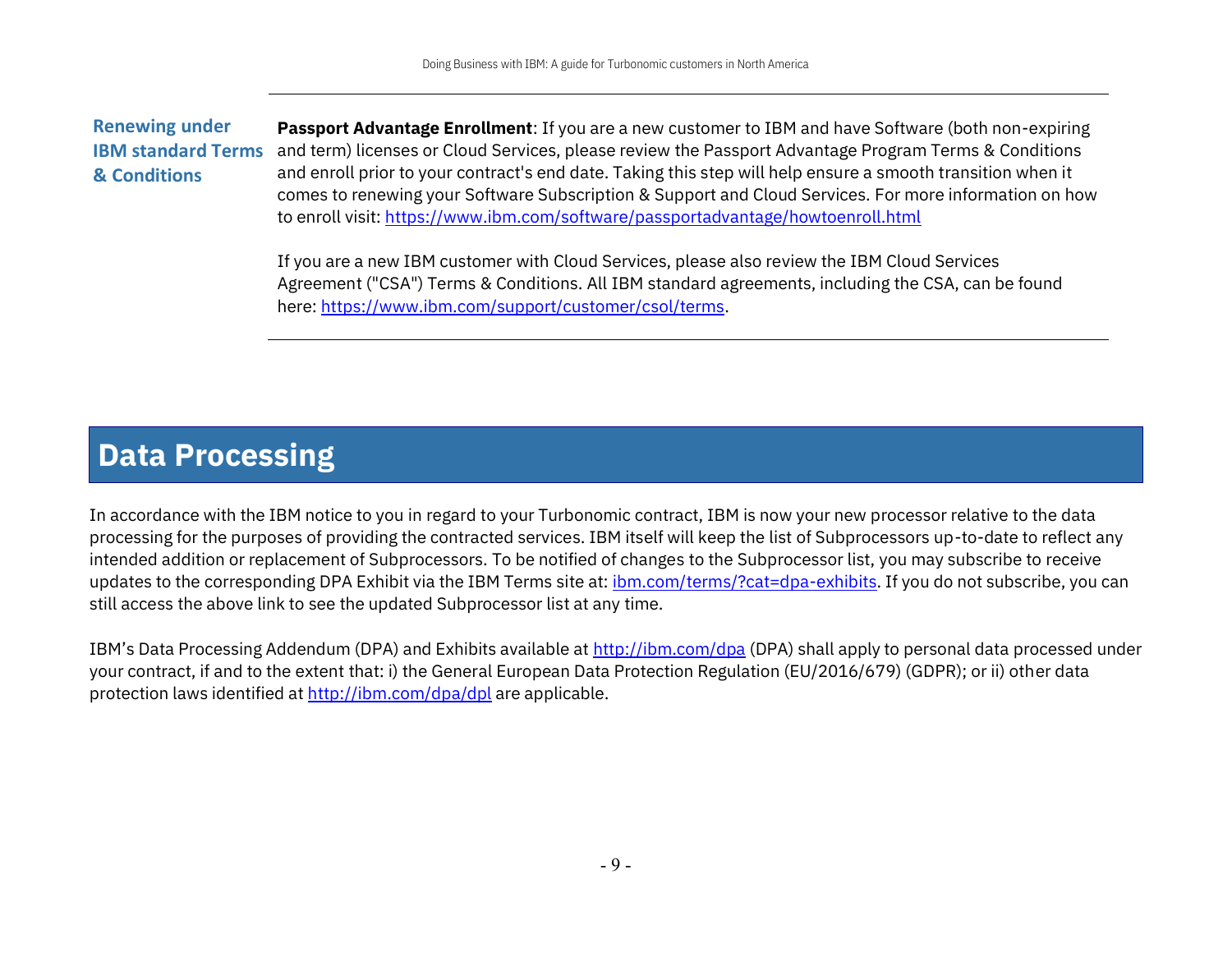## **Technical Support**

Technical support interfaces will remain unchanged until further notice. Please ensure the appropriate contacts within your organization are aware that they should continue to access technical support in the same manner they did before July 1, 2022. User login credentials will remain unchanged.

**Future updates** As we work to integrate our technical support interfaces, we will offer customers expanded capabilities through the existing IBM infrastructure. You will be notified prior to the implementation of any changes in how you access support.

### <span id="page-10-0"></span>**Professional Services**

IBM will assume any ongoing professional services engagements and statements of work (SOW), which may include configuration, implementation, provisioning, consulting and training, and will perform as originally contracted. There are no immediate changes planned regarding the associated delivery methodology or staffing.

After July 1, 2022, any extensions or changes to existing SOWs will be executed under an IBM agreement.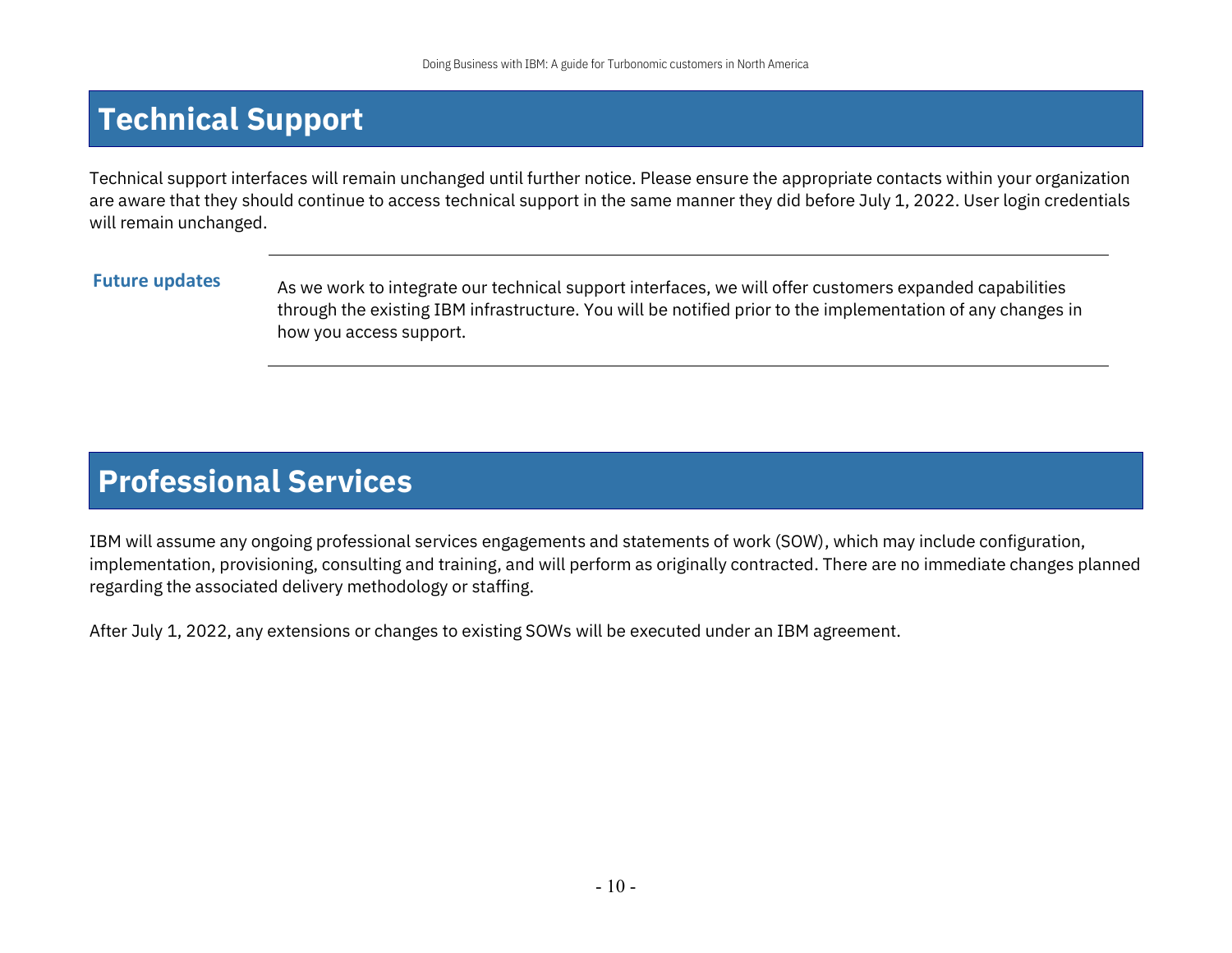## <span id="page-11-0"></span>**Privacy Policy**

At IBM we value your privacy and are committed to protecting and processing your personal information responsibly. The IBM privacy statement describes how IBM collects, uses and shares your information, including personal information such as business contact information or account information processed by IBM in administering the contractual relationship with you. IBM's privacy policy may be viewed online a[t https://www.ibm.com/privacy.](https://www.ibm.com/privacy)

For any questions about your data processing agreement or the privacy policy, please contact your IBM representative or see the contact information within IBM's privacy policy for any questions about how IBM collects, uses, or shares your information.